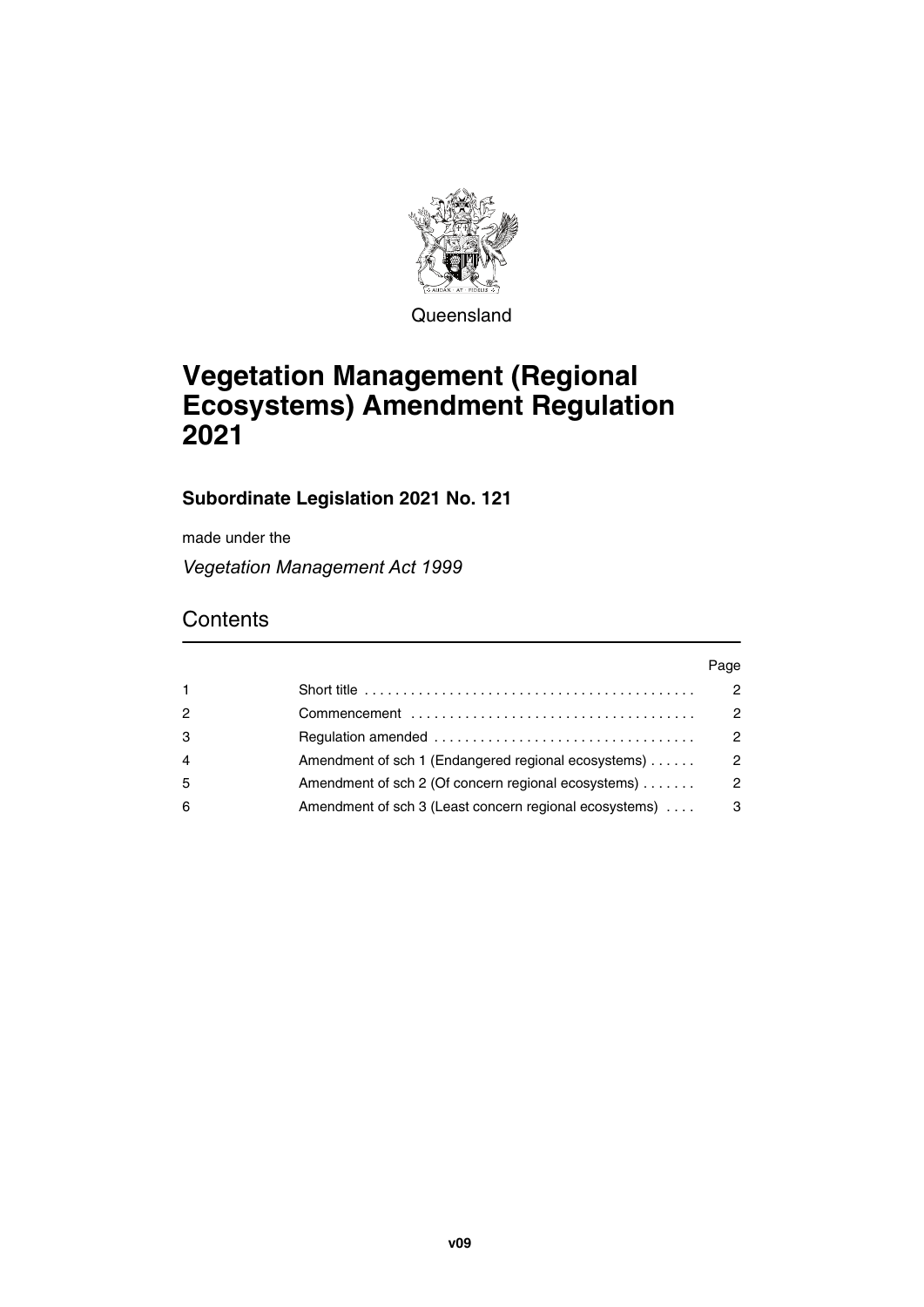[s 1]

#### <span id="page-1-0"></span>**1 Short title**

<span id="page-1-1"></span>This regulation may be cited as the *Vegetation Management (Regional Ecosystems) Amendment Regulation 2021*.

#### <span id="page-1-2"></span>**2 Commencement**

<span id="page-1-3"></span>This regulation commences on 24 August 2021.

#### <span id="page-1-4"></span>**3 Regulation amended**

<span id="page-1-5"></span>This regulation amends the *Vegetation Management Regulation 2012*.

## <span id="page-1-6"></span>**4 Amendment of sch 1 (Endangered regional ecosystems)**

<span id="page-1-7"></span>(1) Schedule 1, part 1, entry for regional ecosystem number 11.3.21—

*omit.*

(2) Schedule 1, part 2, entry for regional ecosystem number 8.3.4—

*omit.*

(3) Schedule 1, part 5, entry for regional ecosystem number 6.3.23—

*omit.*

## <span id="page-1-8"></span>**5 Amendment of sch 2 (Of concern regional ecosystems)**

<span id="page-1-9"></span>(1) Schedule 2, part 1—

*insert—*

*Dichanthium sericeum* and/or *Astrebla* spp. grassland on 11.3.21alluvial plains. Cracking clay soils

> (2) Schedule 2, part 2, entries for regional ecosystem numbers 3.2.3, 3.2.7, 3.2.27, 3.3.40 and 3.7.5 *omit.*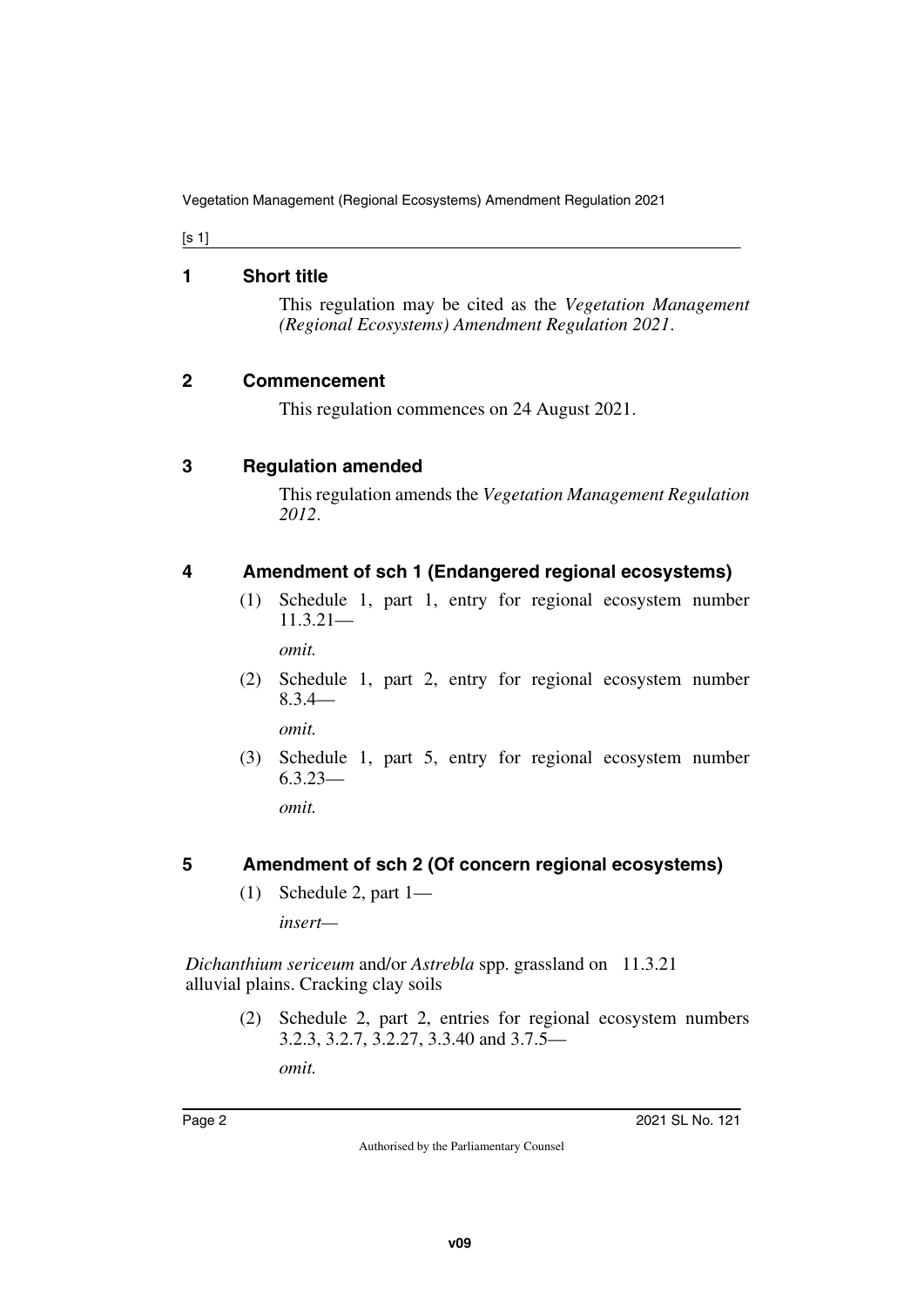$[s 6]$ 

(3) Schedule 2, part 3 *insert—*

Freshwater wetlands with permanent water and aquatic vegetation 8.3.4

> (4) Schedule 2, part 5, entry for regional ecosystem number  $10.3.5-$

*omit.*

(5) Schedule 2, part 7, entries for regional ecosystem numbers 2.2.4 and 2.3.15—

*omit.*

(6) Schedule 2, part 7 *insert—*

*Eucalyptus normantonensis* low open woodland on margins of Tertiary lateritic plateaus 2.7.6

(7) Schedule 2, part 9—

*insert—*

Springs on recent alluvia, ancient alluvia and fine-grained 6.3.23 sedimentary rock

*Triodia mitchellii* and/or *T. marginata* hummock grassland on low sand dunes east of the Warrego River 6.6.2

> (8) Schedule 2, part 12, entry for regional ecosystem number 12.2.12—

<span id="page-2-1"></span>*omit.*

#### <span id="page-2-0"></span>**6 Amendment of sch 3 (Least concern regional ecosystems)**

(1) Schedule 3, part 2, entries for regional ecosystem numbers 3.3.14, 3.3.17, 3.3.22, 3.3.25, 3.3.36, 3.3.42, 3.3.43, 3.3.54, 3.10.10 and 3.11.8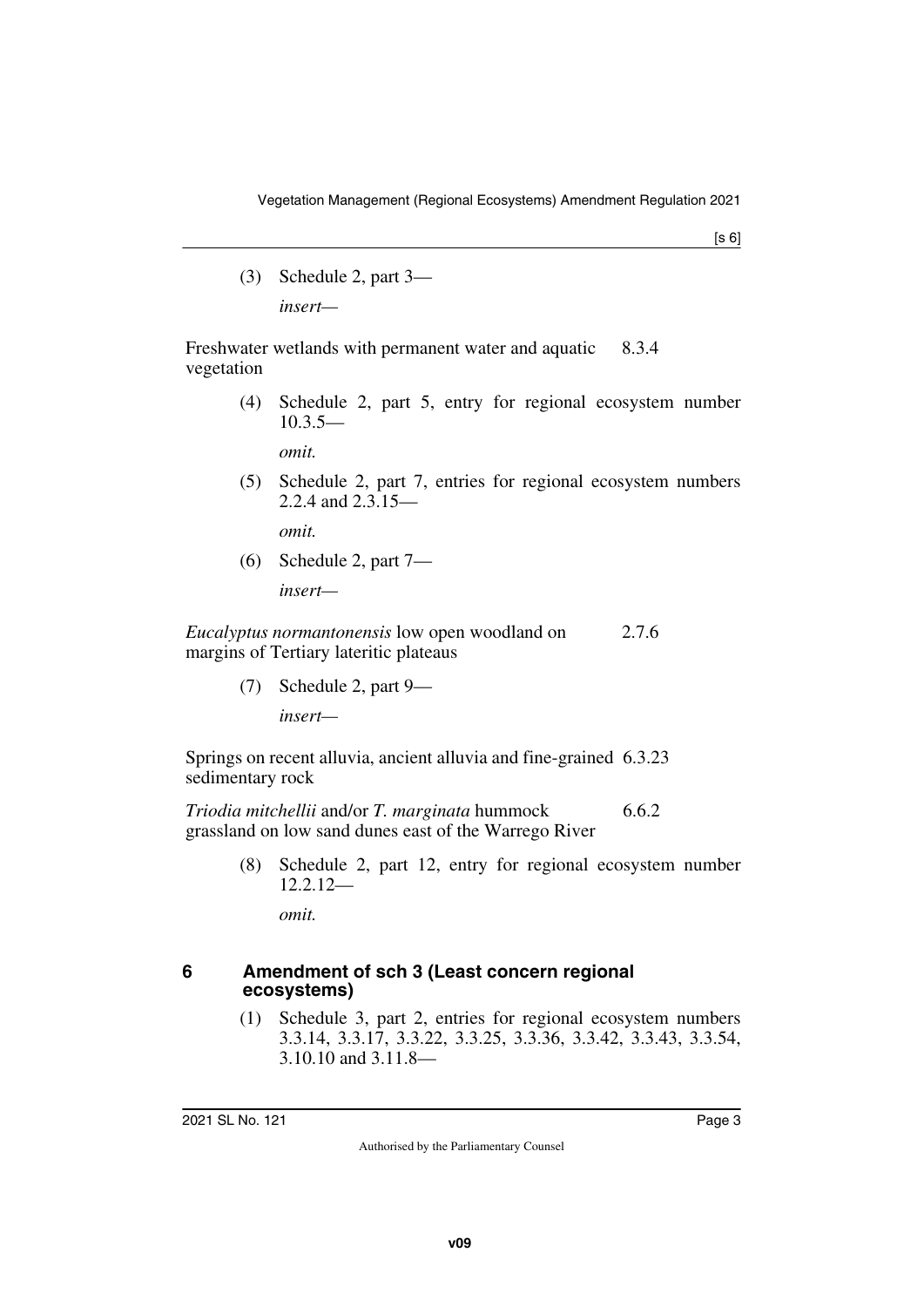[s 6]

*omit.*

(2) Schedule 3, part 2 *insert—*

| Melaleuca dealbata or Lophostemon suaveolens open | 3.2.3 |
|---------------------------------------------------|-------|
| forest in dune swales                             |       |

*Corymbia novoguinensis* and/or *C. clarksoniana* woodland in coastal areas 3.2.7

Sedgelands fringing perennial lakes in coastal dunefields 3.2.27

(3) Schedule 3, part 5—

*insert—*

*Eucalyptus cambageana* open woodland on alluvial plains 10.3.5

> (4) Schedule 3, part 7, entry for regional ecosystem number 2.3.28—

*omit.*

(5) Schedule 3, part 7—

*insert—*

*Chrysopogon elongatus*, *Eriachne* spp., *Perotis rara* and 2.2.4 *Aristida holathera* in mixed tussock grasslands on coastal dunes

*Eucalyptus microtheca* woodland to low open woodland 2.3.15 with *Sarga* spp. in seasonally flooded depressions on gleyed podsolics

*Corymbia aparrerinja* and/or *Corymbia grandifolia* 2.7.7subsp. *grandifolia* ± *Cochlospermum gregorii* open woodland on Tertiary lateric plateau surfaces

> (6) Schedule 3, part 9, entry for regional ecosystem number  $6.6.2-$

*omit.*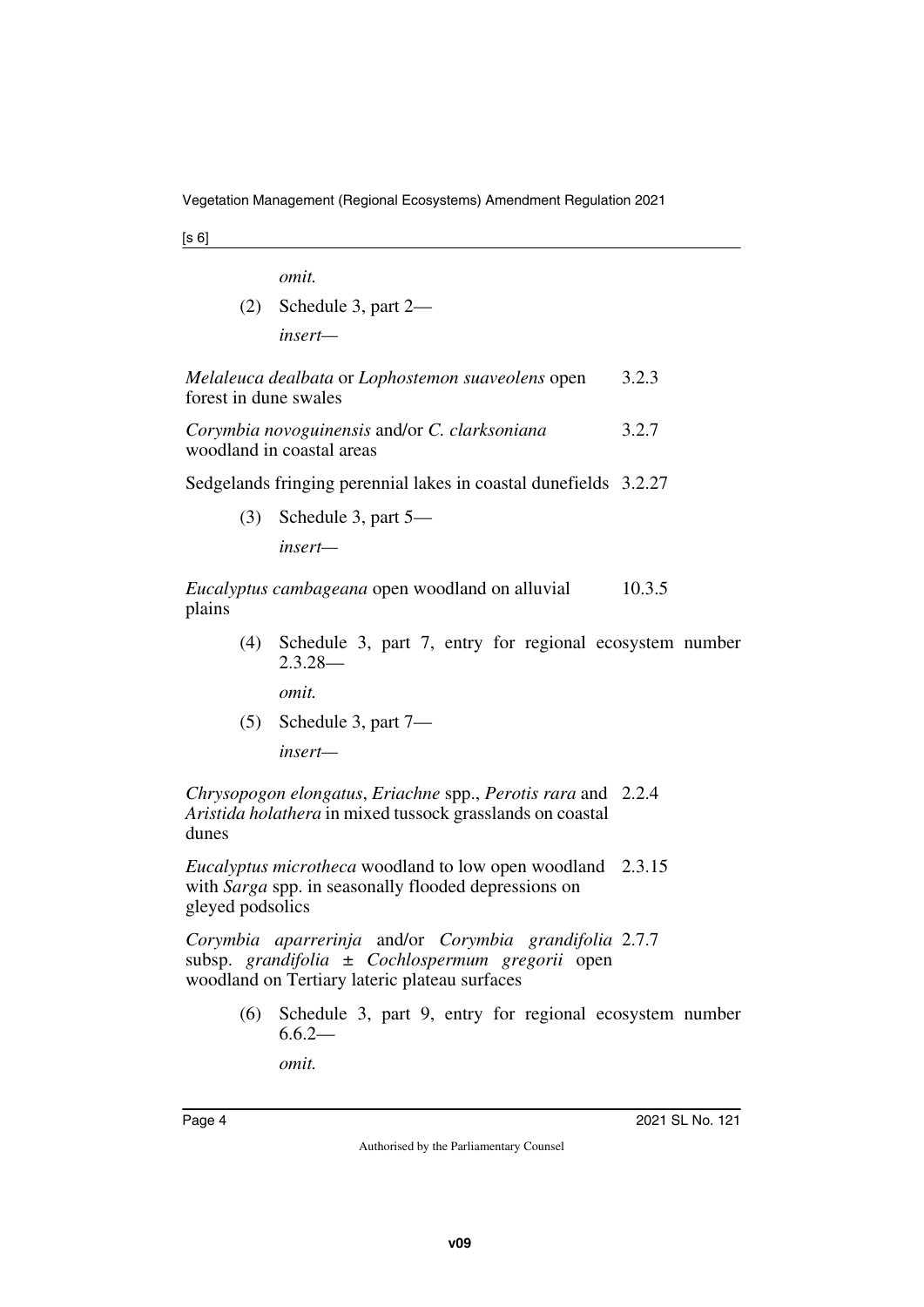(7) Schedule 3, part 12 *insert—*

Closed heath on seasonally waterlogged sand plains 12.2.12